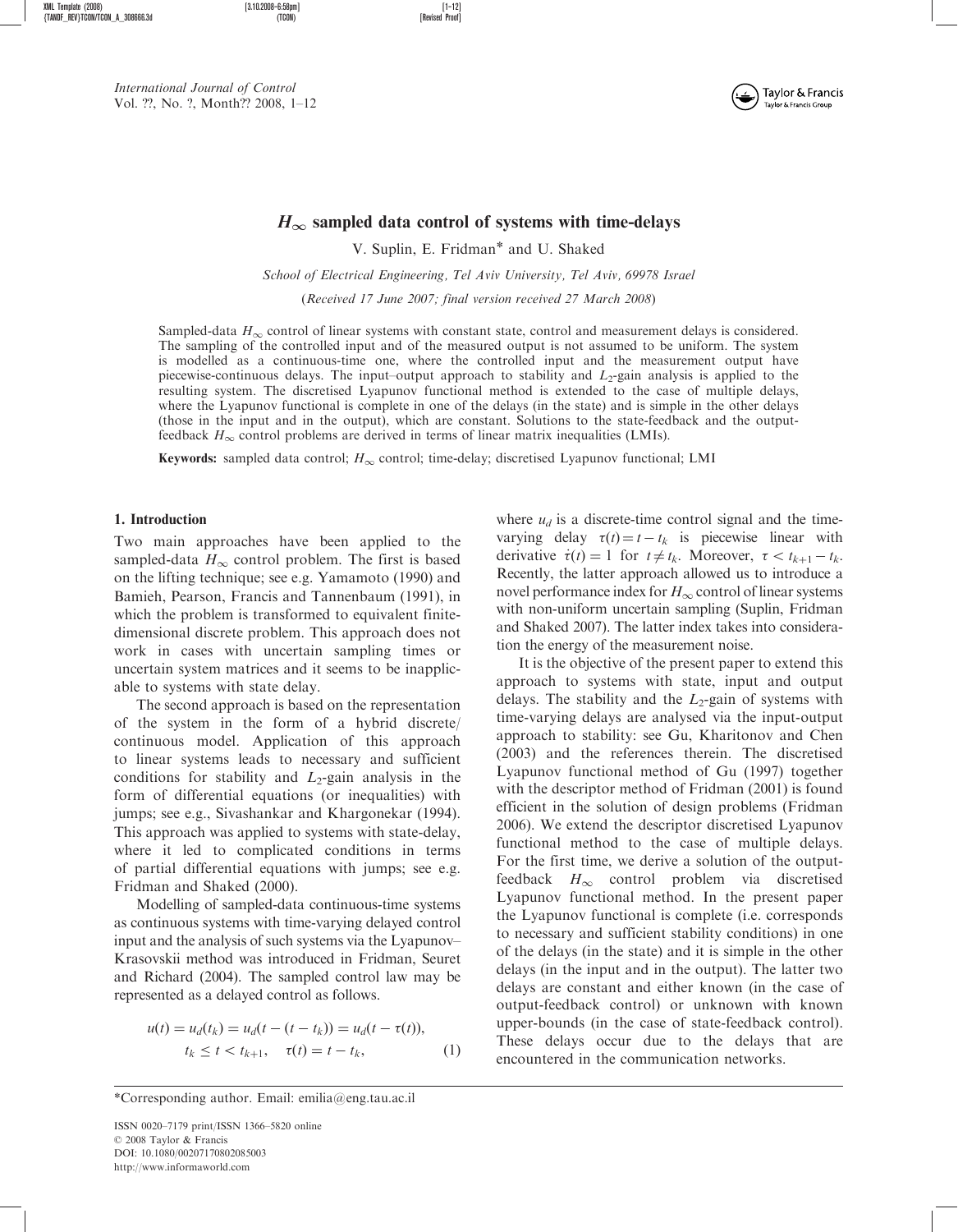2 V. Suplin et al.

not be uniform but it is assumed that the sampling times

$$
0 = t_0 < t_1 < \cdots < t_k < \cdots, \quad \lim_{k \to \infty} t_k = \infty,
$$
\n
$$
0 = \sigma_0 < \sigma_1 < \cdots < \sigma_k < \cdots, \quad \lim_{k \to \infty} \sigma_k = \infty
$$

are bounded by the following positive scalars

$$
t_{k+1} - t_k \le 2\mu_2, \quad \sigma_{k+1} - \sigma_k \le 2\mu_3. \tag{3}
$$

The measurement output may be corrupted by a noise signal

$$
y(\sigma_k) = C_2 x(\sigma_k) + D_{21} n(\sigma_k), \quad k = 0, 1, ...
$$
 (4)

We may thus consider the following piecewise-constant measurement

$$
\bar{y}(t) = C_2 x(\sigma_k) + D_{21} n(\sigma_k), \quad \sigma_k \leq t < \sigma_{k+1}.\tag{5}
$$

We assume that the network induces two constant delays, that may be unknown (in the case where statefeedback can be applied). The first delay is upper bounded by  $h_2 - \mu_2$  and is encountered in the channel from the controller to the actuator. The second is a delay from the measurement sensor to the controller which is upper bounded by  $h_3 - \mu_3$ .

Defining

$$
\tau_1(t) = h_1,
$$
  
\n
$$
\tau_2(t) = t - t_k, \ t_k \le t - h_2 + \mu_2 < t_{k+1},
$$
  
\n
$$
\tau_3(t) = t - \sigma_k, \ \sigma_k \le t - h_3 + \mu_3 < \sigma_{k+1}.
$$
\n(6a–c)

it follows that  $|\tau_i(t) - h_i| \leq \mu_i$ ,  $i = 2, 3$ . It is also found from (6) that  $\left(\frac{d}{dt}\right)\tau_i = 1$  almost for all  $t > 0$ .

The definitions in (3) and (6) aim at achieving symmetric intervals for the delays:  $\tau_i \in [h_i - \mu_i, h_i + \mu_i)$ ,  $i = 2, 3.$ 

In the present paper we consider the state-feedback and the output-feedback  $H_{\infty}$  control problems.

#### $H_{\infty}$  output-feedback control problem

In the output-feedback formulation we assume that  $\tau_2$ and  $\tau_3$  are known. This assumption is justified later (see Remark 1). In the sequel we consider an outputfeedback controller of the following structure:

$$
\begin{aligned}\n\dot{x}_c(t) &= A_{c0}x_c(t) + \sum_{i=1}^3 A_{ci}x_c(t - \tau_i(t)) + B_cy(t - \tau_3(t)), \\
\bar{u}(t) &= C_cx_c(t), \\
x_c(t) &= 0, \ t \le 0,\n\end{aligned}
$$
\n
$$
(7a-c)
$$

where  $x_c \in \mathcal{R}^n$ , and where  $\bar{u}$  is the output of the controller, namely,  $u(t) = \bar{u}(t - \tau_2(t))$ .

simple unified conditions for the stability and the performance of the closed-loop system, for both the state and the output feedback control problems. In order to also treat cases where the system with zero state delay is unstabilisable, the 'simple' Lyapunov functional cannot be applied to the delay in the state. This is why we resort to the discretised method when dealing with the latter delay. On the other hand, since the delays in the input and the output channels usually deteriorate the stability and the performance of the closed-loop system, we treat these delays by the simple Lyapunov functional and we shall thus be able to achieve trackable LMIs for the solution. In the statefeedback case, the latter approach readily copes also with unknown, but bounded, delays in the input and the state measurement channels.

It is the purpose of the present paper to derive

Notation: Throughout the paper the superscript  $T'$ stands for matrix transposition,  $\mathcal{R}^n$  denotes the *n* dimensional Euclidean space with vector norm  $\Vert \cdot \Vert$ ,  $\mathcal{R}^{n \times m}$  is the set of all  $n \times m$  real matrices, and the notation  $P > 0$ , for  $P \in \mathbb{R}^{n \times n}$  means that P is symmetric and positive definite. The symmetric elements of the symmetric matrix will be denoted by  $*$ .  $L_2$  is the space of square integrable functions  $v: [0,\infty) \to \mathbb{R}^n$ with the norm  $||v||_{L_2} = [\int_0^\infty ||v(t)||^2 dt]^{1/2}$ .

### 2. Problem formulation

We consider the following linear system:

$$
\dot{x}(t) = A_0 x(t) + A_1 x(t - h_1) + B_2 u(t) + B_1 \omega(t),
$$
\n
$$
y(t) = C_2 x(t) + D_{21} n(t),
$$
\n
$$
z(t) = C_1(t) x(t) + D_{12} u(t),
$$
\n(2a-c)

where  $x(t) \in \mathbb{R}^n$  is the state,  $u(t) \in \mathbb{R}^m$  is the control input,  $y(t) \in \mathbb{R}^q$  is the measured output,  $z(t) \in \mathbb{R}^p$  is the controlled output,  $\omega(t) \in \mathcal{R}^r$  is the disturbance,  $n(t) = \mathcal{R}^l$  is the noise. The matrices  $A_0$ ,  $A_1$ ,  $B_1$ ,  $B_2$ ,  $C_1$ ,  $C_2$ ,  $D_{21}$  and  $D_{12}$  are constant matrices of the appropriate dimensions. The scalar  $h_1$  is a known, constant, time-delay. It is assumed that  $\omega$ ,  $n \in L_2$ .

The controller and the plant are assumed to be connected through a network. The network is modelled as a switch. When the switch is closed, a network packet (containing the controller sampled input  $u(t_k)$ ) or a sampled plant measurement output  $y(\sigma_l)$  is transmitted; when the switch is open, the output of the switch is held at the last value. The sampling may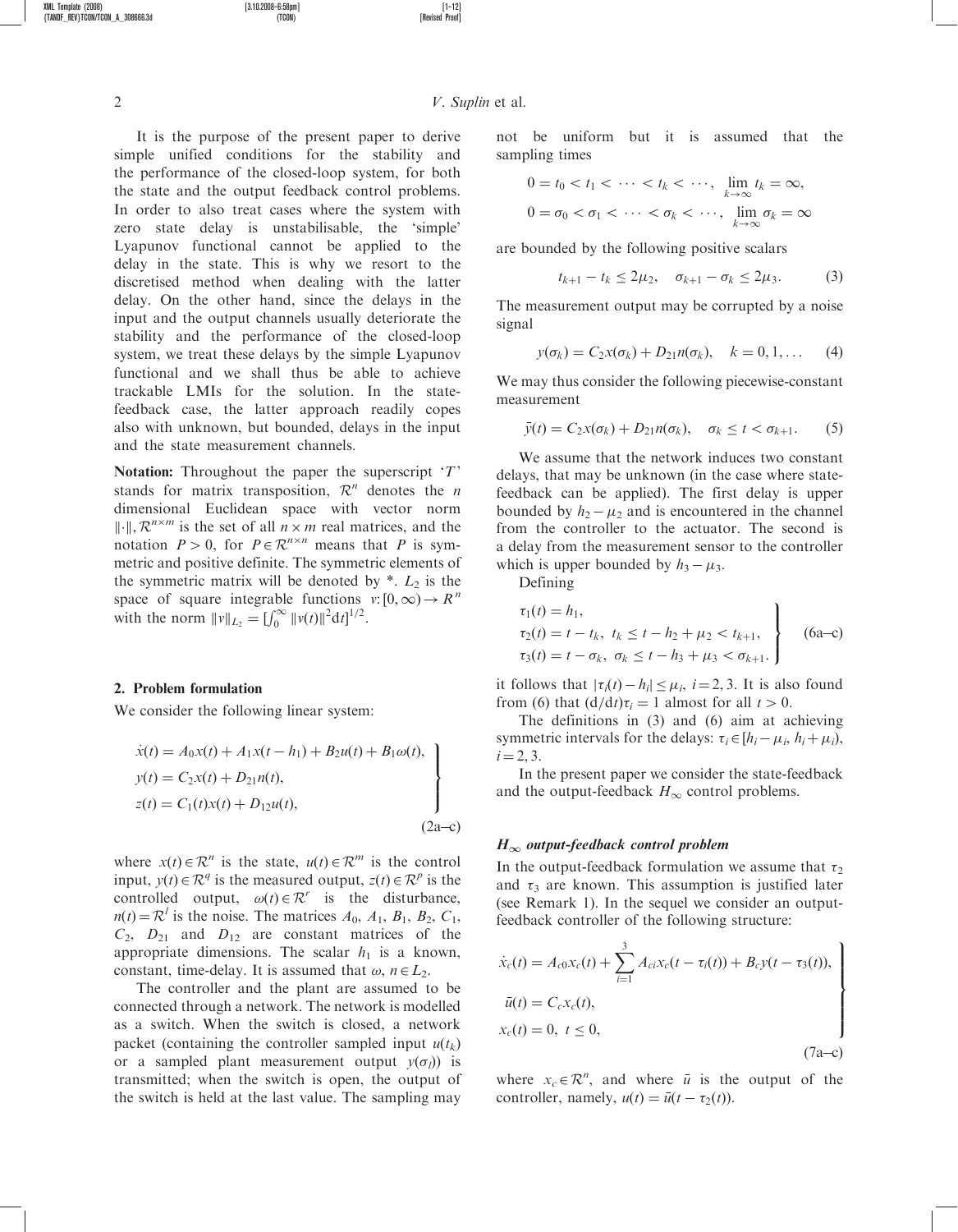Defining  $\xi = \text{col}\{x, x_c\}$ , we obtain the following augmented model.

XML Template (2008) [3.10.2008–6:58pm] [1–12]

 ${f}$ TANDF\_REV}TCON/TCON\_A\_308666.3d

$$
\dot{\xi}(t) = \bar{A}_0 \xi(t) + \sum_{i=1}^3 \bar{A}_i \xi(t - \tau_i(t)) + \bar{B}_0 w(t) + \bar{B}_3 n(t - \tau_3(t))
$$
  
\n
$$
\xi(t) = 0, \ t \le 0,
$$
  
\n
$$
\bar{z}(t) = \bar{L}_0 \xi(t) + \bar{L}_2 \xi(t - \tau_2(t)).
$$
\n(8a–c)

The matrices of the above model are

$$
\bar{A}_0 = \begin{bmatrix} A_0 & 0 \\ 0 & A_{c0} \end{bmatrix}, \quad \bar{A}_1 = \begin{bmatrix} A_1 & 0 \\ 0 & A_{c1} \end{bmatrix}, \n\bar{A}_2 = \begin{bmatrix} 0 & B_2 C_c \\ 0 & A_{c2} \end{bmatrix}, \quad \bar{A}_3 = \begin{bmatrix} 0 & 0 \\ B_c C_2 & A_{c3} \end{bmatrix}, \n\bar{B}_0 = \begin{bmatrix} B_1 \\ 0 \end{bmatrix}, \quad \bar{B}_3 = \begin{bmatrix} 0 \\ B_c D_{21} \end{bmatrix}, \n\bar{L}_0 = [C_1 \quad 0], \quad \bar{L}_2 = [0 \quad D_{12} C_c].
$$

The structure of (8a–c) is described in Figure 1.

Given  $\gamma > 0$ , find a controller of the form (7) that asymptotically stabilises the system (8) and satisfies

$$
J_{\infty} = \int_0^{\infty} [\bar{z}^T(t)\bar{z}(t) - \gamma^2 w^T(t)w(t)]dt
$$

$$
-\gamma^2 \sum_{k=0}^{\infty} (\sigma_{k+1} - \sigma_k)n^T(\sigma_k)n(\sigma_k) < 0, \quad (10)
$$

for the zero initial condition and  $\forall w \neq 0 \in L_2$ ,  $\forall n \neq 0 \in l_2$ . The performance index  $J_{\infty}$  has been introduced in Suplin et al. (2007), where the last summation is a rectangular approximation of the energy entailed in the measurement noise.

Remark 1: It is assumed that the clocks in the plant and the controller are synchronized via GPS and that the signal from the measurement to the controller is supplemented with a time stamp, the time when the signal was generated. It follows that  $\tau_3$  is available to

the controller. Since the controller has a full knowledge of the sampling rate of its output, the delay  $\tau_2(t)$  can be directly applied in its dynamics.

### The  $H_{\infty}$  filtering problem

Consider the system (2) with  $B_2 = 0$  and  $D_{12} = -I$ . It is assumed that (2) is asymptotically stable. For a prescribed scalar  $\gamma > 0$ , find a filter of the form (7). Namely, find a filter that asymptotically stabilises the system (8), where  $A_2 = \overline{L}_2 = 0$ ,  $\bar{L}_0 = [C_1 \ -C_c]$ , and satisfies

$$
\int_0^\infty [\bar{z}^T(t)\bar{z}(t) - \gamma^2 w^T(t)w(t)]dt - \gamma^2 \sum_{k=0}^\infty (\sigma_{k+1} - \sigma_k) n^T(\sigma_k) n(\sigma_k) < 0,
$$

 $\forall w \neq 0 \in L_2 \text{ and } \forall n(\sigma_l) \neq 0 \in l_2.$ 

### The state-feedback  $H_{\infty}$  control problem

Consider the system (2a,c). We assume that the measurement and control delays are unknown constant delays that are bounded by  $h_3$  and  $h_2$ , respectively. The delayed state  $x(t - h_3)$  is measured (here we have no sampling thus  $\mu_3 = 0$ ) and that sampling is encountered in the control loop with uncertain sampling times that satisfy  $t_{k+1} - t_k \leq 2\mu_2$ with known  $\mu_2$ . For a prescribed scalar  $\gamma > 0$ , we seek a state-feedback gain matrix  $K_{sf}$  such that the control law of the form

$$
u(t) = K_{sf}x(t - \tau_s(t)), \quad \tau_s = h_s + \mu_2 + (t + t_k),
$$
  
\n
$$
h_s = h_2 + h_3,
$$
  
\n
$$
t_k \le t - h_s + \mu_2 < t_{k+1},
$$
\n(11)



Figure 1. The structure of the closed-loop system.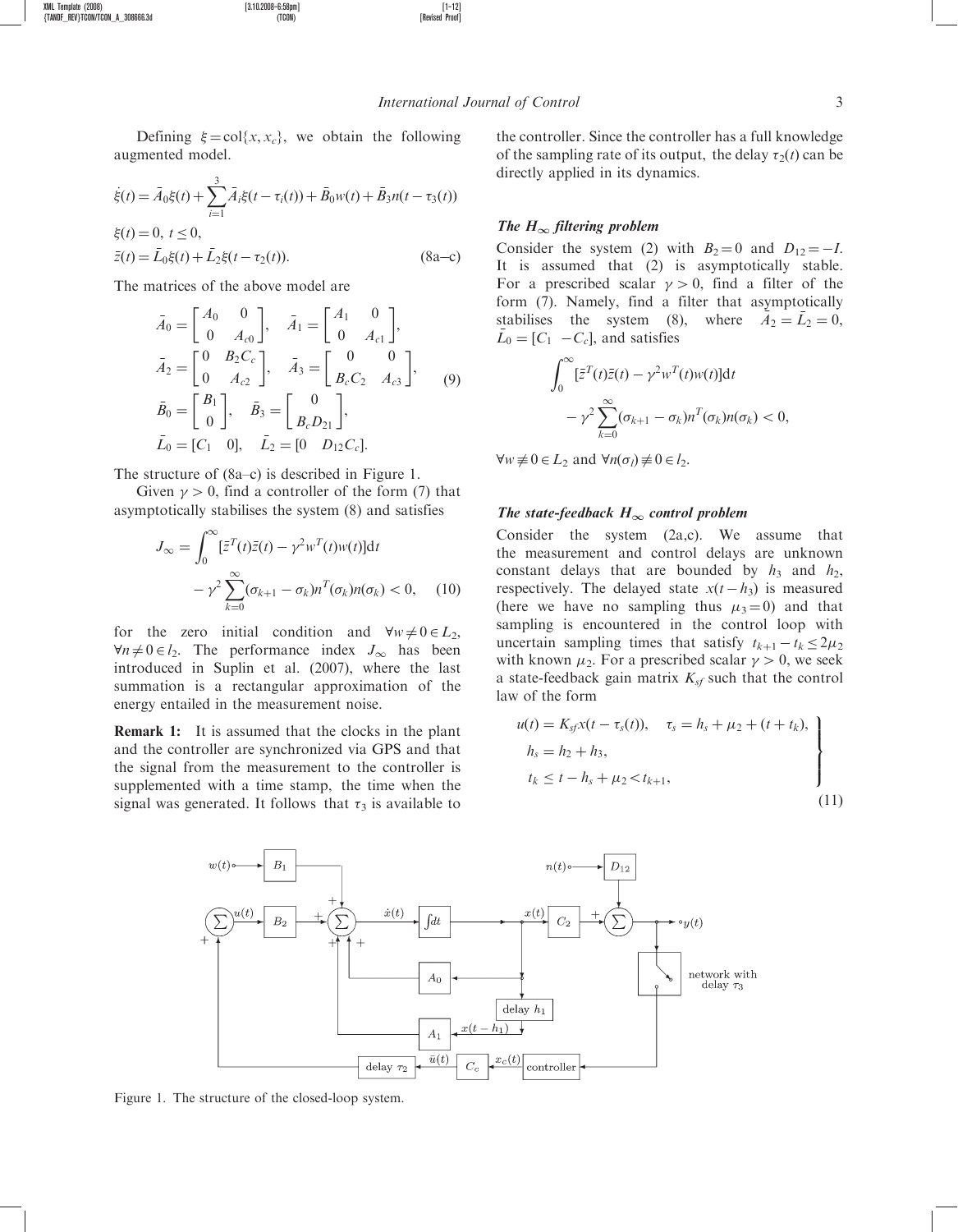asymptotically stabilises the system (2a) and achieves (10), where  $n \equiv 0$ .

XML Template (2008) [3.10.2008–6:58pm] [1–12]

We note that dissimilar to the output-feedback control, the state-feedback controller is not required to know the delay from the controller to the plant actuator precisely.

# 3. Stability and  $L_2$ -gain analysis via discretised Lyapunov functional

Consider the linear system

$$
\dot{\xi}(t) = \bar{A}_0 \xi(t) + \sum_{i=1}^3 \bar{A}_i \xi(t - \tau_i(t)) + \bar{B}_0 \omega(t) + \bar{B}_3 n(t - \tau_3(t)),
$$
\n
$$
\bar{z}(t) = \bar{L}_0 \xi(t) + \bar{L}_2 \xi(t - \tau_2(t)),
$$
\n(12a–c)

where  $\xi(t) \in R^{2n}$ . Representing

$$
\xi(t - \tau_i(t)) = \xi(t - h_i) - \int_{-h_i - \eta_i(t)}^{-h_i} \dot{\xi}(t + s) \, \mathrm{d}s,
$$
\n
$$
i = 2, 3,
$$
\n
$$
\eta_i(t) = \tau_i(t) - h_i
$$
\n(13)

and applying the input-output approach (see Gu et al. (2003) and the references therein), we consider the following system see, e.g. Fridman and Shaked (2006):

$$
\dot{\xi}(t) = \bar{A}_0 \xi(t) + \sum_{i=1}^3 \bar{A}_i \xi(t - h_i) + \sum_{i=2}^3 \mu_i \bar{A}_i v_i(t) + \bar{B}_0 \omega(t) + \bar{B}_3 n(t - \tau_3(t)),
$$
\n
$$
\bar{z}(t) = \bar{L}_0 \xi(t) + \bar{L}_2 \xi(t - h_2) + \mu_2 \bar{L}_2 v_2(t),
$$
\n
$$
y_{\xi}(t) = \dot{\xi}(t),
$$
\n(14a-c)

with the feedback

$$
v_i(t) = -\frac{1}{\mu_i} \int_{-h_i - \eta_i(t)}^{-h_i} y_{\xi}(t+s) \, \text{d}s, \quad i = 2, 3. \tag{15}
$$

#### 3.1 Systems with constant delays

We first analyse the stability of the system

$$
\dot{\xi}(t) = \bar{A}_0 \xi(t) + \sum_{i=1}^3 \bar{A}_i \xi(t - h_i)
$$
 (16)

by the following mixed descriptor LKF, which is complete in  $h_1$  and simple (as defined in Gu et al. (2003)) in  $h_2$ ,  $h_3$ .

$$
V(\xi_t) = \xi^T(t)P_1\xi(t) + 2\xi^T(t)\int_{-h_1}^0 Q(s)\xi(t+s)ds
$$
  
+ 
$$
\int_{-h_1}^0 \int_{-h_1}^0 \xi^T(t+s)R(s,\theta)ds\xi(t+\theta)d\theta
$$
  
+ 
$$
\int_{-h_1}^0 \xi^T(t+s)S(s)\xi(t+s)ds
$$
  
+ 
$$
\sum_{i=2}^3 \left[ \int_{-h_i}^0 \int_{t+\theta}^t \xi^T(s)R^{(i)}\xi(s)ds d\theta
$$
  
+ 
$$
\int_{t-h_i}^t \xi^T(s)S^{(i)}\xi(s)ds \right],
$$
  

$$
R^{(i)} > 0, \quad S^{(i)} > 0, \quad P_1 > 0.
$$
 (17)

A necessary condition for the application of a simple LKF in  $h_2$ ,  $h_3$  is the asymptotic stability of the system with  $h_2 = 0$ ,  $h_3 = 0$ :

$$
\dot{\xi}(t) = (\bar{A}_0 + \bar{A}_2 + \bar{A}_3)\xi(t) + A_1\xi(t - h_1). \tag{18}
$$

The existence of a complete LKF (with  $S = 0$ ) is a necessary and sufficient condition for the asymptotic stability of (18); see, e.g. Gu et al. (2003).

Differentiating (17) along (16) we have

$$
\dot{V}(\xi_{t}) = 2\dot{\xi}^{T}(t)\bigg[P_{1}\xi(t) + \int_{-h_{1}}^{0} Q(s)\xi(t+s)ds\bigg] \n+ 2\xi^{T}(t)\int_{-h_{1}}^{0} Q(s)\dot{\xi}(t+s)ds \n+ 2\int_{-h_{1}}^{0} \int_{-h_{1}}^{0} \dot{\xi}^{T}(t+s)R(s,\theta)ds\xi(t+\theta)d\theta \n+ 2\int_{-h_{1}}^{0} \dot{\xi}^{T}(t+s)S(s)\xi(t+s)ds \n+ \sum_{i=2}^{3} \bigg[ h_{i}\dot{\xi}^{T}(t)R^{(i)}\dot{\xi}(t) + \int_{-h_{i}}^{0} \dot{\xi}^{T}(t+\theta)R^{(i)}\dot{\xi}(t+\theta)d\theta \n+ \xi^{T}(t)S^{(i)}\xi(t) - \xi^{T}(t-h_{i})S^{(i)}\xi(t-h_{i}) \bigg].
$$
\n(19)

Adding to  $V(x_t)$  the right part of the expression

$$
0 = 2[\xi^{T}(t)P_{2}^{T} + \dot{\xi}^{T}(t)P_{3}^{T}]\bigg[\bar{A}_{0}\xi(t) - \dot{\xi}(t) + \sum_{i=1}^{3} A_{i}\xi(t - h_{i})\bigg],
$$
\n(20)

where  $P_2$  and  $P_3$  are  $2n \times 2n$ -matrices, which is equivalent to descriptor model transformation

 ${TANDF\_REV}$ T $\dot{CON}/\dot{T}CON\_A\_308666.3d$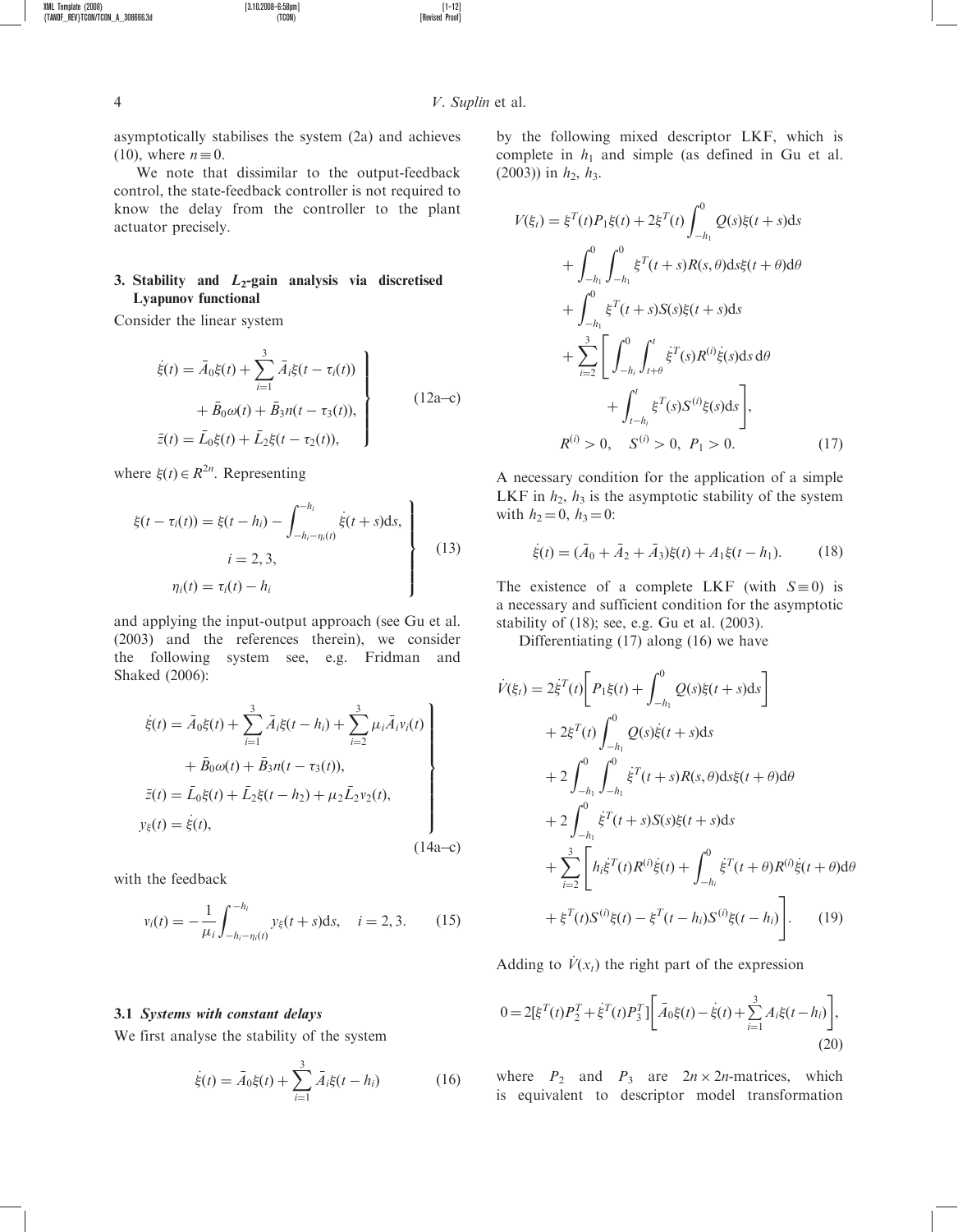$\int$ 

of Fridman (2001), we integrate by parts in (19). We find

$$
\dot{V}(\xi_{t}) = \zeta^{T} \Xi \zeta + 2 \dot{\xi}^{T}(t) \int_{-h_{1}}^{0} Q(s) \xi(t+s) ds \n+ \int_{-h_{1}}^{0} \int_{-h_{1}}^{0} \xi^{T}(t+s) \n\times \left( \frac{\partial}{\partial s} R(s, \theta) + \frac{\partial}{\partial \theta} R(s, \theta) \right) \xi(t+\theta) d\theta ds \n+ 2 \xi^{T}(t) \int_{-h_{1}}^{0} [-\dot{Q}(s) + R(0, s)] \xi(t+s) ds \n- 2 \xi^{T}(t-h_{1}) \int_{-h_{1}}^{0} R(-h_{1}, \theta) \xi(t+\theta) d\theta \n- \int_{-h_{1}}^{0} \xi^{T}(t+s) \dot{S}(s) \xi(t+s) ds \n- \left[ \sum_{i=2}^{3} \int_{-h_{i}}^{0} \xi^{T}(t+\theta) R^{(i)} \xi(t+\theta) d\theta \right], \quad (21)
$$

to  $\dot{V}$ . Applying further Jensen's inequality (see, e.g. Gu et al. (2003))

$$
\int_{-h_i}^{0} \dot{\xi}^{T}(t+\theta) R^{(i)} \dot{\xi}(t+\theta) d\theta \ge 1/h_i \int_{t-h_i}^{t} \dot{\xi}^{T}(s) ds R^{(i)} \int_{t-h_i}^{t} \dot{\xi}(s) ds,
$$
  
we find  

$$
\dot{V}(\xi_i) \le \bar{\xi}^{T} \bar{\Xi} \bar{\xi} + 2 \dot{\xi}^{T}(t) \int_{-h_1}^{0} Q(s) \xi(t+s) ds
$$

$$
- \int_{-h_1}^{0} \int_{-h_1}^{0} \xi^{T}(t+s) \left( \frac{\partial}{\partial s} R(s, \theta) + \frac{\partial}{\partial \theta} R(s, \theta) \right) \xi(t+\theta) d\theta ds
$$

$$
+ 2 \xi^{T}(t) \int_{-h_1}^{0} [-\dot{Q}(s) + R(0, s)] \xi(t+s) ds
$$

$$
- 2 \xi^{T}(t-h_1) \int_{-h_1}^{0} R(-h_1, \theta) \xi(t+\theta) d\theta
$$

$$
- \int_{-h_1}^{0} \xi^{T}(t+s) \dot{S}(s) \xi(t+s) ds, \qquad (24)
$$

where

$$
\bar{\Xi} = \begin{bmatrix} \bar{\Psi} & P^{T} \begin{bmatrix} 0 \\ \bar{A}_{1} \end{bmatrix} - \begin{bmatrix} Q(-h_{1}) \\ 0 \end{bmatrix} & P^{T} \begin{bmatrix} 0 \\ \bar{A}_{2} \end{bmatrix} - Y_{2}^{T} & P^{T} \begin{bmatrix} 0 \\ \bar{A}_{3} \end{bmatrix} - Y_{3}^{T} & -h_{2}Y_{2}^{T} & -h_{3}Y_{3}^{T} \\ 0 & 0 & 0 & 0 \\ 0 & 0 & 0 & 0 \\ * & * & * & -S^{(2)} & 0 & 0 \\ * & * & * & -h_{2}R^{(2)} & 0 \\ * & * & * & * & -h_{3}R^{(3)} \end{bmatrix},
$$
\n
$$
\bar{\zeta} = \begin{bmatrix} \zeta(t) \\ \frac{1}{h_{3}} \int_{t-h_{3}}^{t} \dot{\xi}(s) ds \\ \frac{1}{h_{3}} \int_{t-h_{3}}^{t} \dot{\xi}(s) ds \end{bmatrix},
$$
\n
$$
\bar{\Psi} = \Psi + \sum_{i=2}^{3} [Y_{i}^{T} & 0].
$$
\n(25a-c)

where

$$
\zeta = \text{col}\{\xi(t), \ \dot{\xi}(t), \ \xi(t - h_1), \ \xi(t - h_2), \ \xi(t - h_3)\},
$$
\n
$$
\Xi = \begin{bmatrix}\n\Psi & P^T \begin{bmatrix} 0 \\ \bar{A}_1 \end{bmatrix} - \begin{bmatrix} 2(-h_1) \\ 0 \end{bmatrix} & P^T \begin{bmatrix} 0 \\ \bar{A}_2 \end{bmatrix} & P^T \begin{bmatrix} 0 \\ \bar{A}_3 \end{bmatrix} \\
\ast & -S(-h_1) & 0 & 0 \\
\ast & \ast & -S^{(2)} & 0 \\
\ast & \ast & -S^{(3)} & 0 \\
\ast & \ast & -S^{(3)} & 0 \\
\ast & \ast & -S^{(3)} & 0 \\
\ast & \ast & -S^{(3)} & 0 \\
\ast & \ast & -S^{(3)} & 0 \\
\ast & \ast & -S^{(3)} & 0 \\
\ast & \ast & -S^{(3)} & 0 \\
\ast & \ast & -S^{(3)} & 0 \\
\ast & \ast & -S^{(3)} & 0 \\
\ast & \ast & -S^{(3)} & 0 \\
\ast & \ast & -S^{(3)} & 0 \\
\ast & \ast & -S^{(3)} & 0 \\
\ast & \ast & -S^{(3)} & 0 \\
\ast & \ast & -S^{(3)} & 0 \\
\ast & \ast & -S^{(3)} & 0 \\
\ast & \ast & -S^{(3)} & 0 \\
\ast & \ast & -S^{(3)} & 0 \\
\ast & \ast & -S^{(3)} & 0 \\
\ast & \ast & -S^{(3)} & 0 \\
\ast & \ast & -S^{(3)} & 0 \\
\ast & \ast & -S^{(3)} & 0 \\
\ast & \ast & -S^{(3)} & 0 \\
\ast & \ast & -S^{(3)} & 0 \\
\ast & \ast & -S^{(3)} & 0 \\
\ast & \ast & -S^{(3)} & 0 \\
\ast & \ast & -S^{(3)} & 0 \\
\ast & \ast & -S^{(3)} & 0 \\
\ast & \ast & -S^{(3)} & 0 \\
\ast & \ast & -S^{(3)} & 0 \\
\ast & \ast & -S^{(3)} & 0 \\
\ast & \ast & -S^{(3)} & 0 \\
\ast & \ast & -S^{(3)} & 0 \\
\ast & \ast & -S^{(3)} & 0 \\
\ast & \ast & -S^{(3)} & 0 \\
\ast & \ast & -S^{(3)} &
$$

Following Wu, He, She and Liu (2004), we add the left part of the equality

$$
2[\xi^{T}(t) \dot{\xi}^{T}(t)]Y_{i}^{T} [\xi(t) + \int_{t-h_{i}}^{t} \dot{\xi}(s)ds - \xi(t-h_{i})] = 0,
$$
  
\n
$$
i = 2, 3
$$
\n(23)

We apply next the discretisation method of Gu (1997). We divide the delay interval  $[-h_1, 0]$  into N segments [ $\theta_p$ ,  $\theta_{p-1}$ ],  $p = 1, ..., N$  of equal length  $h = h_1/N$ , where  $\theta_p = -ph$ . This divides the square  $[-h_1, 0] \times [-h_1, 0]$ into  $N \times N$  small squares  $[\theta_p, \theta_{p-1}] \times [\theta_q, \theta_{q-1}]$ . Each small square is further divided into two triangles.

The continuous matrix functions  $Q(s)$  and  $S(s)$  are chosen to be linear within each segment and the continuous matrix function  $R(s, \theta)$  is chosen to be linear within each triangular

$$
Q(\theta_p + \alpha h)
$$
  
=  $(1 - \alpha)Q_p + \alpha Q_{p-1}$ ,  

$$
S(\theta_p + \alpha h)
$$
  
=  $(1 - \alpha)S_p + \alpha S_{p-1}$ ,  $\alpha \in [0, 1]$ ,  

$$
R(\theta_p + \alpha h, \theta_q + \beta h)
$$
  
= 
$$
\begin{cases} (1 - \alpha)R_{pq} + \beta R_{p-1,q-1} + (\alpha - \beta)R_{p-1,q}, & \alpha \ge \beta, \\ (1 - \beta)R_{pq} + \alpha R_{p-1,q-1} + (\beta - \alpha)R_{p,q-1}, & \alpha < \beta. \end{cases}
$$
(26)

Thus, the LKF is completely determined by  $P_1$ ,  $Q_p$ ,  $S_p$ ,  $R_{pq}, p, q = 0, 1, \ldots, N.$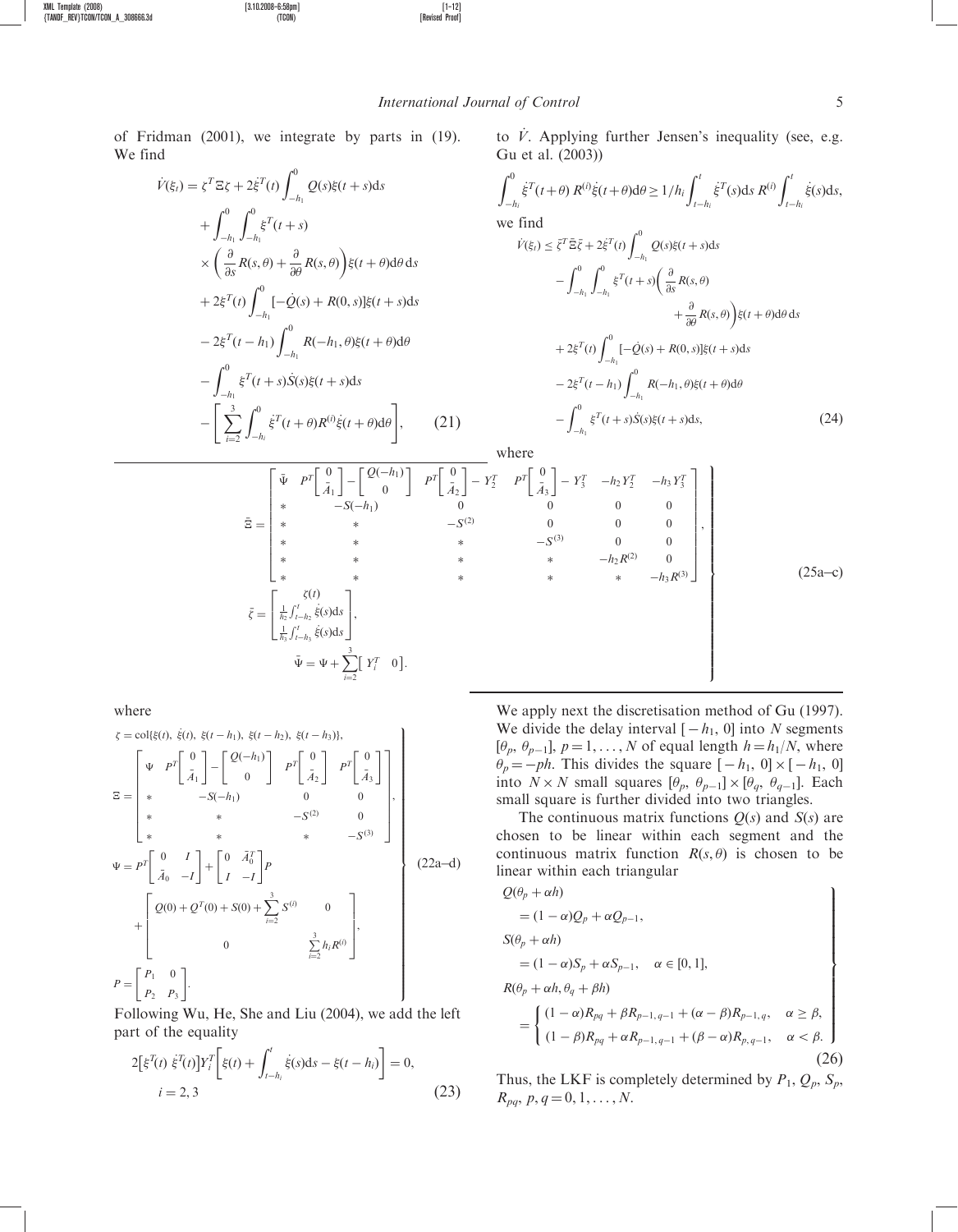6 V. Suplin et al.

The LKF condition  $V(\xi_t) \ge \varepsilon ||\xi(t)||^2$ ,  $\varepsilon > 0$  is satisfied (Gu et al. (2003, p. 185)) if  $S_p > 0$ ,  $p = 0, 1, ..., N$  and

$$
\begin{bmatrix} P_1 & \tilde{Q} \\ * & \tilde{R} + \tilde{S} \end{bmatrix} > 0,\tag{27}
$$

where

$$
\tilde{Q} = [Q_0 \quad Q_1 \quad \cdots \quad Q_N],
$$
\n
$$
\tilde{S} = \text{diag}\{1/hS_0, 1/hS_1, \ldots, 1/hS_N\},
$$
\n
$$
\tilde{R} = \begin{bmatrix}\nR_{00} & R_{01} & \cdots & R_{0N} \\
R_{10} & R_{11} & \cdots & R_{1N} \\
\vdots & \vdots & \ddots & \vdots \\
R_{N0} & R_{N1} & \cdots & R_{NN}\n\end{bmatrix}.
$$
\n(28)

To derive the LKF derivative condition we note that

$$
\dot{S}(\xi) = 1/h(S_{p-1} - S_p),
$$
  

$$
\dot{Q}(\xi) = 1/h(Q_{p-1} - Q_p),
$$
  

$$
\frac{\partial}{\partial \xi}R(\xi, \theta) + \frac{\partial}{\partial \theta}R(\xi, \theta) = 1/h(R_{p-1, q-1} - R_{pq}).
$$
 (29)

Equations (21), (24), (29) imply (cf. Gu et al. (2003)  $(5.146)$ – $(5.164)$ 

$$
\dot{V}(x_t) \leq \bar{\zeta}^T \Xi_d \bar{\zeta} - \int_0^1 \phi^T(\alpha) S_d \phi(\alpha) d\alpha \n- \int_0^1 \left[ \int_0^1 \phi^T(\alpha) R_d \phi(\beta) d\alpha \right] d\beta \n+ 2\zeta^T \int_0^1 [D^s + (1 - 2\alpha) D^a] \phi(\alpha) d\alpha, \quad (30)
$$

where  $\bar{\zeta}$  is given by (25b) and

Applying Gu et al. (2003, Proposition 5.21) to (30) we conclude that  $V(\xi_t) < 0$  if the following LMI holds

$$
\begin{bmatrix} \Xi_d & \begin{bmatrix} D^s \\ 0 \end{bmatrix} & \begin{bmatrix} D^a \\ 0 \end{bmatrix} \\ * & -R_d - S_d & 0 \\ * & * & -3S_d \end{bmatrix} < 0. \tag{32}
$$

Moreover, (32) implies that  $S_0 > S_1 > ... S_N > 0$ ; see Gu et al. (2003, Proposition 5.22). Hence, (32) guarantees  $V(\xi_t) \ge \varepsilon ||\xi(t)||^2$ ,  $\varepsilon > 0$ . We thus proved the following.

**Lemma 1:** The system (16) is asymptotically stable if there exist  $2n \times 2n$  matrices  $P_1 > 0$ ,  $P_2$ ,  $P_3$ ,  $S_p = S_p^T$ ,  $Q_p$ ,  $R_{pq} = R_{qp}^T$ ,  $p = 0, 1, ..., N$ ,  $q = 0, 1, ..., N$ ,  $R^{(i)}$ ,  $S^{(i)}$ ,  $i = 2$ , 3 and  $2n \times 4n$ -matrices  $Y_i$  such that LMIs (27), (32) are satisfied with notations defined in (28) and (31).

# 3.2 Stability of systems with uncertain time-varying delays

Consider the input–output model (14), (15). Assuming that  $y_{\xi}(t) = 0$  for  $\forall t \leq 0$ , the following holds for  $\dot{\tau}_i \leq 1$ and for some  $2n \times 2n$  matrices  $R_{ia} > 0$  (see Fridman and Shaked (2006)):

$$
\int_0^\infty v_i^T(t)\mu_i R_{ia}v_i(t)dt \le \int_0^\infty v_\xi^T(t)\mu_i R_{ia}v_\xi(t)dt. \tag{33}
$$

$$
\phi^{T}(\alpha) = \left[ \xi^{T} (t - h + \alpha h) \xi^{T} (t - 2h + \alpha h) \cdots \xi^{T} (t - Nh + \alpha h) \right],
$$
\n
$$
\Xi_{d} = \begin{bmatrix}\n\tilde{\Psi} & P^{T} \begin{bmatrix} 0 \\ \tilde{A}_{1} \end{bmatrix} - \begin{bmatrix} Q_{N} \\ 0 \end{bmatrix} & P^{T} \begin{bmatrix} 0 \\ \tilde{A}_{2} \end{bmatrix} - Y_{2}^{T} & P^{T} \begin{bmatrix} 0 \\ \tilde{A}_{3} \end{bmatrix} - Y_{3}^{T} & -h_{2} Y_{2}^{T} & -h_{3} Y_{3}^{T} \\
* & -S_{N} & 0 & 0 & 0 \\
* & * & -S^{(2)} & 0 & 0 & 0 \\
* & * & * & -h_{2} R^{(2)} & 0 \\
* & * & * & * & -h_{2} R^{(3)} & 0 \\
* & * & * & * & -h_{3} R^{(3)}\end{bmatrix},
$$
\n
$$
\Psi_{d} = P^{T} \begin{bmatrix} 0 & I \\ \tilde{A}_{0} & -I \end{bmatrix} + \begin{bmatrix} 0 & \tilde{A}_{0}^{T} \\ I & -I \end{bmatrix} P + \begin{bmatrix} Q_{0} + Q_{0}^{T} + S_{0} + \sum_{i=2}^{3} S^{(i)} & 0 \\ 0 & \sum_{i=2}^{3} h_{i} R^{(i)} \end{bmatrix} + \sum_{i=2}^{3} \begin{bmatrix} Y_{i}^{T} & 0 \end{bmatrix},
$$
\n
$$
S_{d} = \text{diag}\{S_{0} - S_{1}, S_{1} - S_{2}, \dots, S_{N-1} - S_{N}\}, \quad R_{d} = \begin{bmatrix} R_{d11} & R_{d12} & \cdots & R_{d1N} \\ R_{d21} & R_{d22} & \cdots & R_{d2N} \\ \vdots & \vdots & \ddots & \vdots \\ R_{dN1} & R_{dN2} & \cdots & R_{dNN} \\ R_{dN1} & R_{dN2} & \cdots & R_{dNN} \end{bmatrix}, \quad R_{d} \rho_{q} = h(R_{p-1,q-1} - R_{pq}),
$$
\n
$$
D^{s} = [D_{1}
$$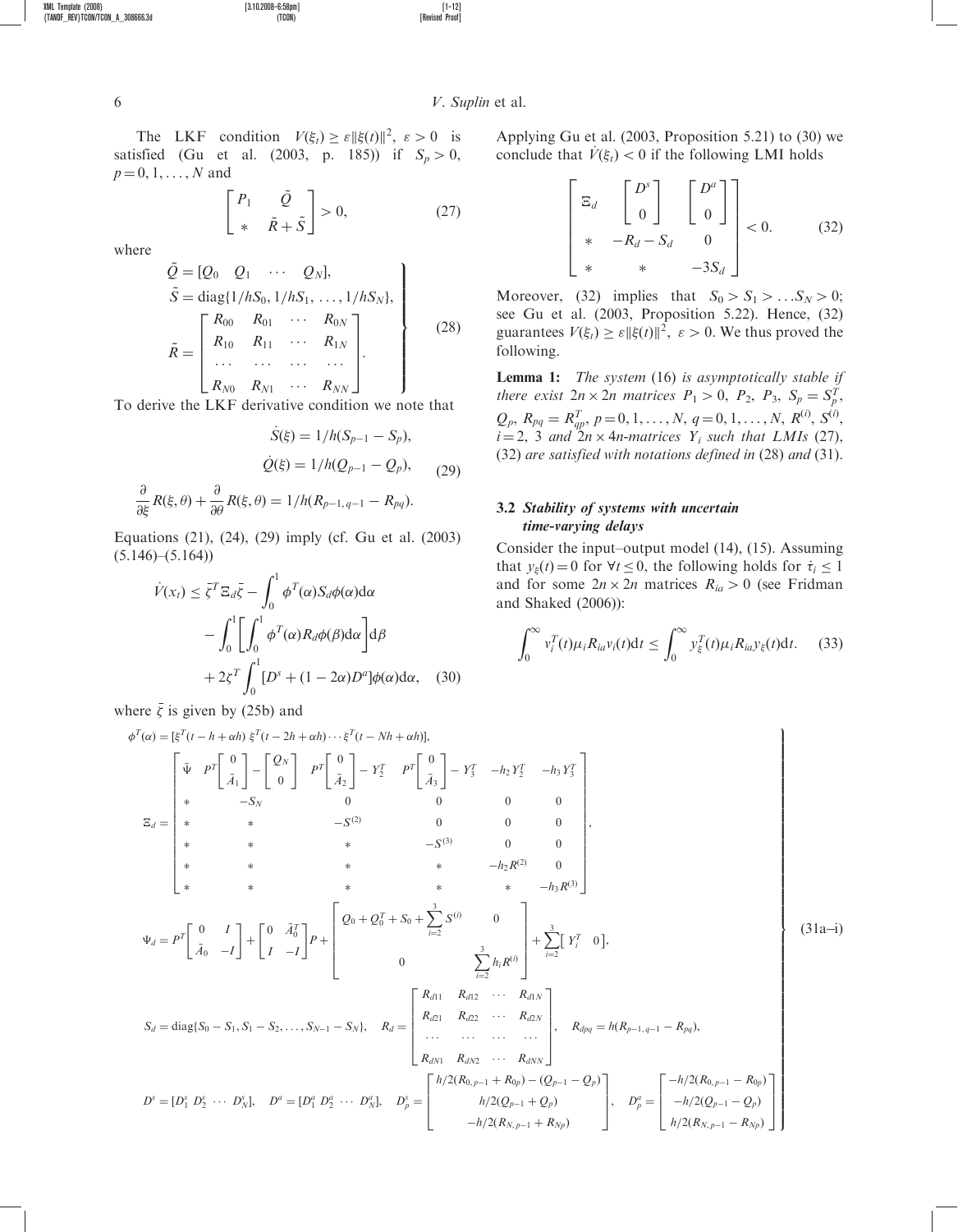#### International Journal of Control 7

Then the following condition along (14)

XML Template (2008) [3.10.2008–6:58pm] [1–12]

 ${ \{TANDF\_REV\} \}$   $TCON/ \text{CON}$   $\_\text{A}\_308666.3d$ 

$$
\mathcal{W}(t) \triangleq \Delta \dot{V}(\xi_t) + \sum_{i=2}^{3} \mu_i y_i^T(t) R_{ia} y_{\xi}(t) - \sum_{i=2}^{3} \mu_i y_i^T(t) R_{ia} y_i(t)
$$
  
< 
$$
< -\varepsilon (\|\xi(t)\|^2 + \|\dot{\xi}(t)\|^2 + \|\nu(t)\|^2), \quad \varepsilon > 0 \qquad (34)
$$

guarantees the asymptotic stability of (12) Gu et al. (2003).

Differentiating  $V(\xi_t)$  along the trajectories of (14) we obtain that  $\dot{V}$  is given by (19), where

$$
2\dot{\xi}^{T}(t)P_{1}\xi(t) = 2\left[\frac{\xi(t)}{\dot{\xi}(t)}\right]^{T}P^{T}\left[\begin{pmatrix} 0 & I \\ \bar{A}_{0} & -I \end{pmatrix}\begin{pmatrix} \xi(t) \\ \dot{\xi}(t) \end{pmatrix} + \sum_{i=1}^{3} \begin{pmatrix} 0 \\ \bar{A}_{i} \end{pmatrix}\xi(t-h_{i}) + \sum_{i=2}^{3} \mu_{i}\begin{pmatrix} 0 \\ \bar{A}_{i} \end{pmatrix}v_{i}(t)\right].
$$
\n(35)

Therefore, choosing  $Q$ , S and R to be piecewise-linear of the form (26), we find, similarly to the previous section, that

$$
\mathcal{W}(t) = \zeta_v^T \Xi_v \zeta_v - \int_0^1 \phi^T(\alpha) S_d \phi(\alpha) d\alpha \n- \int_0^1 \left[ \int_0^1 \phi^T(\alpha) R_d \phi(\beta) d\alpha \right] d\beta \n+ 2\zeta^T \int_0^1 [D^s + (1 - 2\alpha) D^a] \phi(\alpha) h d\alpha, \quad (36)
$$

with the notations defined in (31) and

$$
\zeta_v^T = [\bar{\zeta}^T v_2^T(t) v_3^T(t)],
$$
\n
$$
\Xi_v = \begin{bmatrix} \hat{\Xi} & \mu_2 \begin{bmatrix} P^T \\ 0 \\ 0 \end{bmatrix} & \begin{bmatrix} 0 \\ \bar{A}_2 \end{bmatrix} & \mu_3 \begin{bmatrix} P^T \\ 0 \\ 0 \end{bmatrix} & \begin{bmatrix} 0 \\ \bar{A}_3 \end{bmatrix} \\ * & -\mu_2 R_{2a} & 0 \\ * & * & -\mu_3 R_{3a} \end{bmatrix},
$$

where

$$
\hat{\Xi} = \Xi_d + \text{diag}\left\{0_{2n \times 2n}, \sum_{i=2}^{3} \mu_i R_{ia}, 0\right\}.
$$
 (37)

and where  $\bar{\zeta}$  is given by (25a).

Applying Gu et al. (2003, Proposition 5.21) to (36), and Schur complements to the last three terms of  $\Xi_{\nu}$ , we conclude that  $W(t) < 0$  if the following LMI holds:

$$
\Xi_{r} = \begin{bmatrix} \hat{\Xi} & \bar{D}^{s} & \bar{D}^{a} & \mu_{2} \Phi_{2} & \mu_{3} \Phi_{3} \\ * & -R_{d} - S_{d} & 0 & 0 & 0 \\ * & * & -3S_{d} & 0 & 0 \\ * & * & * & -\mu_{2} R_{2a} & 0 \\ * & * & * & * & -\mu_{3} R_{3a} \end{bmatrix}
$$
  
< 0, (38)

where

$$
\Phi_i = \begin{bmatrix} P^T \\ 0 \\ 0 \end{bmatrix} \begin{bmatrix} 0 \\ \bar{A}_i \end{bmatrix}, i = 2, 3, \ \bar{D}^s = \begin{bmatrix} D^s \\ 0 \end{bmatrix}, \quad \bar{D}^a = \begin{bmatrix} D^a \\ 0 \end{bmatrix}.
$$

We thus obtained the following

Lemma 2: The system (12) is asymptotically stable for all the delays satisfying (6), if there exist  $2n \times 2n$ matrices  $0 < P_1$ ,  $P_2$ ,  $P_3$ ,  $R_{ia}$ ,  $i = 2, 3$ ,  $S_p = S_p^T$ ,  $Q_p$ ,  $R_{pq} = R_{qp}^T$ ,  $p = 0, 1, ..., N$ ,  $q = 0, 1, ..., N$ ,  $R^{(i)}$ ,  $S^{(i)}$ ,  $i = 2, 3$  and  $2n \times 4n$ -matrices  $Y_i$  such that the LMIs (27), (38) are satisfied with notations defined in (28) and (31b–i).

### 3.3  $L_2$ -gain analysis

Define the following function

$$
dJ(t) = \mathcal{W}(t) + \bar{z}^T(t)\bar{z}(t) - \gamma^2 w^T(t)w(t)
$$

$$
-\gamma^2 n^T(t - \tau_3(t))n(t - \tau_3(t)).
$$
 (39)

We find, similarly to the previous sections, that  $dJ(t) < 0$  if the following holds.

$$
\begin{bmatrix}\n\hat{\Xi} & \bar{D}^{s} & \bar{D}^{a} & \mu_{2}\Phi_{2} & \mu_{3}\Phi_{3} & \Phi_{4} & \Phi_{5} & \Phi_{6} \\
* & -R_{d} - S_{d} & 0 & 0 & 0 & 0 & 0 & 0 \\
* & * & -3S_{d} & 0 & 0 & 0 & 0 & 0 \\
* & * & * & -\mu_{2}R_{2a} & 0 & 0 & 0 & \mu_{2}\bar{L}_{2}^{T} \\
* & * & * & * & -\mu_{3}R_{3a} & 0 & 0 & 0 \\
* & * & * & * & 0 & -\gamma^{2}I_{r} & 0 & 0 \\
* & * & * & * & 0 & 0 & -\gamma^{2}I_{l} & 0 \\
* & * & * & * & * & 0 & 0 & -I_{p}\n\end{bmatrix}
$$
\n(40)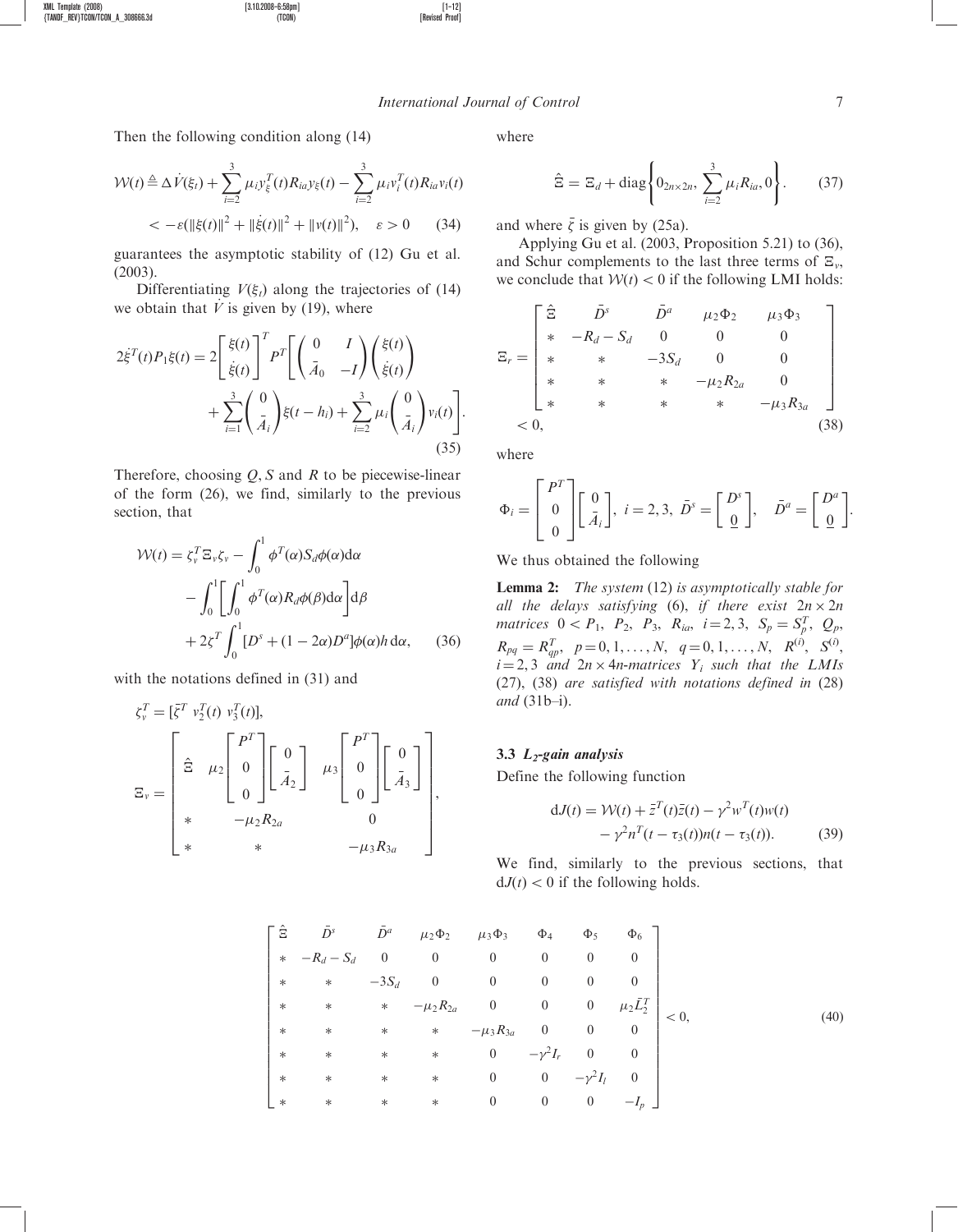W<sub>i</sub>

$$
\Phi_{i} = \begin{bmatrix} P^{T} \\ 0 \\ 0 \\ 0 \end{bmatrix} \begin{bmatrix} 0 \\ \bar{A}_{i} \end{bmatrix}, \quad i = 2, 3
$$

$$
\Phi_{4} = \begin{bmatrix} P^{T} \\ 0 \\ 0 \\ 0 \end{bmatrix} \begin{bmatrix} 0 \\ \bar{B}_{0} \end{bmatrix}, \quad \Phi_{5} = \begin{bmatrix} P^{T} \\ 0 \\ 0 \\ 0 \end{bmatrix} \begin{bmatrix} 0 \\ \bar{B}_{3} \end{bmatrix},
$$

$$
\Phi_{6} = \begin{bmatrix} \bar{L}_{0}^{T} \\ 0 \\ \bar{L}_{2}^{T} \\ 0 \end{bmatrix}.
$$

It follows from (39) and  $dJ(t) < 0$  that one has:

$$
\int_0^\infty \mathcal{W}(t) \mathrm{d}t < \int_0^\infty [-\bar{z}^T(t)\bar{z}(t) + \gamma^2 w(t)^T w(t)] \mathrm{d}t
$$
\n
$$
+ \gamma^2 \sum_{k=0}^\infty (\sigma_{k+1} - \sigma_k) n^T(\sigma_k) n(\sigma_k).
$$

This implies that

$$
-J_{\infty} = \int_0^{\infty} [-\bar{z}^T(t)\bar{z}(t) + \gamma^2 w(t)^T w(t)]dt
$$

$$
+ \gamma^2 \sum_{k=0}^{\infty} (\sigma_{k+1} - \sigma_k) n^T(\sigma_k) n(\sigma_k)) > 0.
$$

**Lemma 3:** The system  $(12a-c)$  is asymptotically stable and  $J_{\infty}$  < 0 for a prescribed positive scalar  $\gamma$ , if there exist  $2n \times 2n$  matrices  $0 < P_1, P_2, P_3, S_p = S_p^T, Q_p, R_{iq}$ ,  $i = 2, 3, R_{pq} = R_{qp}^T, p = 0, 1, \ldots, N, q = 0, 1, \ldots, N, R^{(i)},$ 

8 V. Suplin et al.

 $S^{(i)}$ ,  $i = 2$ , 3 and  $2n \times 4n$ -matrices  $Y_i$  such that the LMIs (40), (27) are satisfied with notations defined in (28) and (31b–i).

### 4. Output-feedback design

In order to obtain a solution to the output-feedback control problem for the system (2) we consider (40), (27), denote the partitions:

$$
P_2^T = \begin{bmatrix} X & M \\ \bar{M} & U \end{bmatrix} \text{ and } P_2^{-T} = \begin{bmatrix} Y & K \\ \bar{K} & \bar{V} \end{bmatrix}, \qquad (41)
$$

where X, M, Y and K are  $n \times n$ -matrices, and define

$$
J = \begin{bmatrix} I & Y^T \\ 0 & K^T \end{bmatrix}, \quad \bar{J} = \text{diag}\{J, J, \dots, J, J, J\}.
$$

We also take  $P_3 = \delta P_2$  where  $\delta$  is a scalar tuning parameter. Defining:

$$
\begin{aligned} [\bar{P}_1 \ \bar{Q}_p \ \bar{S}_p \ \bar{R}_{pq} \ \bar{S}^{(i)} \ \bar{R}^{(i)} \ \bar{R}_{ia}] \\ &= J^T [P_1 J \ Q_p J \ S_p J \ R_{pq} J \ S^{(i)} J \ R^{(i)} J \ R_{ia} J], \\ \bar{Y}_i &= J^T Y_i \begin{bmatrix} J & 0 \\ 0 & J \end{bmatrix}, \quad i = 2, 3 \end{aligned}
$$

we multiply (40) by diag $\{J^T, \ldots, J^T, I_r, I_l, I_p, \text{ from the} \}$ left, and by diag $\{J, \ldots, J, I_r, I_l, I_p\}$ , from the right. We also multiply (27) by  $diag\{J^T, \ldots, J^T\}$  and  $diag{J, \ldots, J}$ , from the left and the right, respectively. We obtain the following inequalities:

$$
\begin{bmatrix} \bar{P}_1 & \tilde{Q} \\ * & \tilde{R} + \tilde{S} \end{bmatrix} > 0,\tag{42}
$$

$$
\begin{bmatrix}\n\hat{\Xi} & \bar{D}^{s} & \bar{D}^{a} & \mu_{2}\bar{\Phi}_{2} & \mu_{3}\bar{\Phi}_{3} & \bar{\Phi}_{4} & \bar{\Phi}_{5} & \bar{\Phi}_{6} \\
* & -R_{d} - S_{d} & 0 & 0 & 0 & 0 & 0 & 0 \\
* & * & -3S_{d} & 0 & 0 & 0 & 0 & 0 \\
* & * & * & -\mu_{2}\bar{R}_{2a} & 0 & 0 & 0 & \bar{\Phi}_{7} \\
* & * & * & * & -\mu_{3}\bar{R}_{3a} & 0 & 0 & 0 \\
* & * & * & * & * & -\gamma^{2}I & 0 & 0 \\
* & * & * & * & * & * & -\gamma^{2}I & 0\n\end{bmatrix} < 0,
$$
\n(43)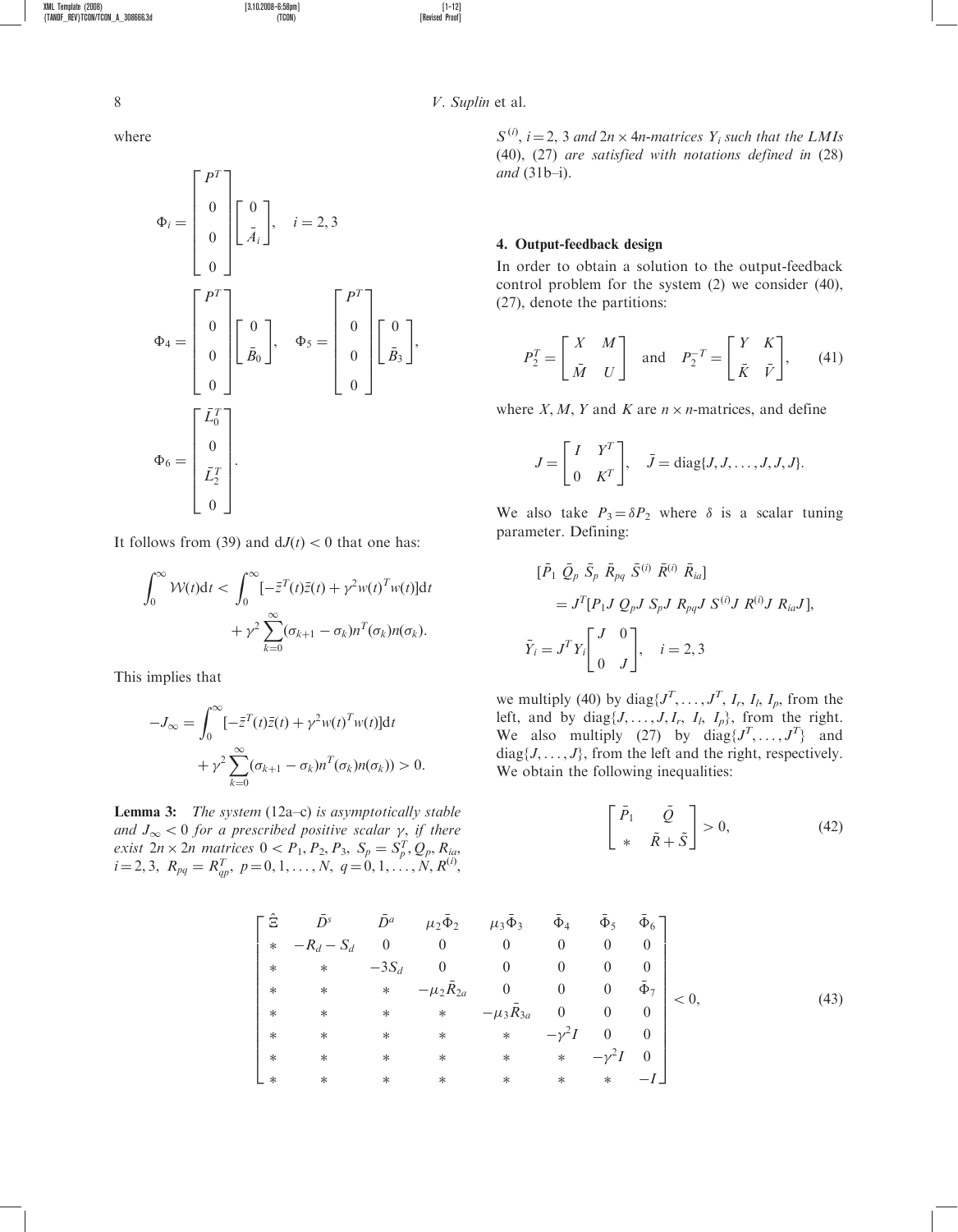International Journal of Control 9

$$
\hat{\Sigma} = \begin{bmatrix}\n\hat{\Psi} & \begin{bmatrix} I_{2n} \\ \delta I_{2n} \end{bmatrix} \begin{bmatrix} XA_1 & \hat{A}_1 \\ A_1 & A_1 Y^T \end{bmatrix} - \begin{bmatrix} \tilde{Q}_N \\ 0 \end{bmatrix} & \begin{bmatrix} I_{2n} \\ \delta I_{2n} \end{bmatrix} \begin{bmatrix} 0 & \hat{A}_2 \\ 0 & B_2 \hat{C}_c \end{bmatrix} - \tilde{Y}_2^T & \begin{bmatrix} I_{2n} \\ \delta I_{2n} \end{bmatrix} \begin{bmatrix} \hat{B}_c C_2 & \hat{A}_3 \\ 0 & 0 \end{bmatrix} - \tilde{Y}_3^T & -h_2 \tilde{Y}_2^T & -h_3 \tilde{Y}_3^T \\
+ & \hat{S} = \begin{bmatrix}\n\hat{\ast} & \hat{\ast} & \hat{\ast} & \hat{\ast} \\
\hat{\ast} & \hat{\ast} & \hat{\ast} & \hat{\ast} \\
\hat{\ast} & \hat{\ast} & \hat{\ast} & \hat{\ast} \\
\hat{\ast} & \hat{\ast} & \hat{\ast} & \hat{\ast} \\
\hat{\ast} & \hat{\ast} & \hat{\ast} & \hat{\ast} \\
\hat{\ast} & \hat{\ast} & \hat{\ast} & \hat{\ast} \\
\hat{\ast} & \hat{\ast} & \hat{\ast} & -h_2 \tilde{R}^{(2)} & 0 \\
\hat{\ast} & \hat{\ast} & \hat{\ast} & -h_3 \tilde{R}^{(3)}\n\end{bmatrix}
$$
\n
$$
\hat{\Psi} = \begin{bmatrix} I_{2n} \\ \delta I_{2n} \end{bmatrix} \begin{bmatrix} XA_0 & \hat{A}_0 \\ A_0 & A_0 Y^T \end{bmatrix} \begin{bmatrix} I_{2n} \\ 0 \end{bmatrix} \tilde{P}_1 - \begin{bmatrix} I_{2n} \\ \delta I_{2n} \end{bmatrix} \begin{bmatrix} X & T \\ I & Y^T \end{bmatrix} \end{bmatrix} + \begin{bmatrix} \begin{bmatrix} I_{2n} \\ \delta I_{2n} \end{bmatrix} \begin{bmatrix} XA_0 & \hat{A}_0 \\ A_0 & A_0 Y^T \end{bmatrix} \begin{bmatrix} I_{2n} \\ 0 \end{bmatrix} \begin{bmatrix} \tilde{A}_1 \\ \til
$$

and where  $\tilde{R}, \tilde{Q}, \tilde{S}, D^s, D^a, R_d, S_d$  are given by (28) and (31) correspondingly with bars over  $R_{pq}$ ,  $Q_p$ ,  $S_p$ ,  $p = 1, ..., N, q = 1, ..., N$ . In (43) we define the new variables:

$$
\hat{A}_0 = X A_0 Y^T + M A_{c0} K^T
$$
\n
$$
\hat{A}_1 = X A_1 Y^T + M A_{c1} K^T
$$
\n
$$
\hat{A}_2 = X B_2 C_c K^T + M A_{c2} K^T
$$
\n
$$
\hat{A}_3 = M B_c C_2 Y^T + M A_{c3} K^T
$$
\n
$$
\hat{B}_c = M B_c
$$
\n
$$
\hat{C}_c = C_c K^T
$$
\n
$$
T = X Y^T + M K^T
$$
\n(45)

and obtain the following theorem.

**Theorem 1:** For a prescribed  $\gamma > 0$ , there exists a controller of the form (7) that achieves  $J_{\infty} > 0$  for all non-zero w,  $n \in L_2[0,\infty)$  and for  $\tau_i(t)$ ,  $i = 1, 2, 3$ satisfying (6), if there exist  $2n \times 2n$ -matrices

 $\bar{P}_1 > 0, \bar{S}^{(i)}, \bar{R}^{(i)}, \bar{R}_{ia}, i = 2, 3, \ \bar{S}_p = \bar{S}_p^T, \ \bar{Q}_p, \ \bar{R}_{pq} = \bar{R}_{qp}^T,$  $p = 0, 1, \ldots, N, \quad q = 0, 1, \ldots, N, \quad 2n \times 4n$ -matrices  $Y_i$ ,  $\widehat{n} \times n$ -matrices  $\widehat{A}_i$ ,  $i = 0, \ldots, 3, X, Y, T, n \times q$ -matrix  $\hat{B}_c$  and  $m \times n$ -matrix  $\hat{C}_c$  that, for a tuning scalar  $\delta$ , satisfy LMIs (42), (43), where  $\tilde{R}, \tilde{Q}, \tilde{S}, D^s, D^a, R_d, S_d$ are given by (28) and (31), correspondingly, with bars over  $R_{pq}, Q_p, S_p, p = 1, ..., N, q = 1, ..., N$ .

If the corresponding LMIs have a solution, the controller matrices can be readily obtained from (45) using the following equations:

$$
A_{c0} = M^{-1}(\hat{A}_0 - XA_0Y^T)K^{-T}
$$
  
\n
$$
A_{c1} = M^{-1}(\hat{A}_1 - XA_1Y^T)K^{-T}
$$
  
\n
$$
A_{c2} = M^{-1}(\hat{A}_2 - XB_2C_cK^T)K^{-T}
$$
  
\n
$$
A_{c3} = M^{-1}(\hat{A}_3 - MB_cC_2Y^T)K^{-T}
$$
  
\n
$$
B_c = M^{-1}\hat{B}_c
$$
  
\n
$$
C_c = \hat{C}_cK^{-T}
$$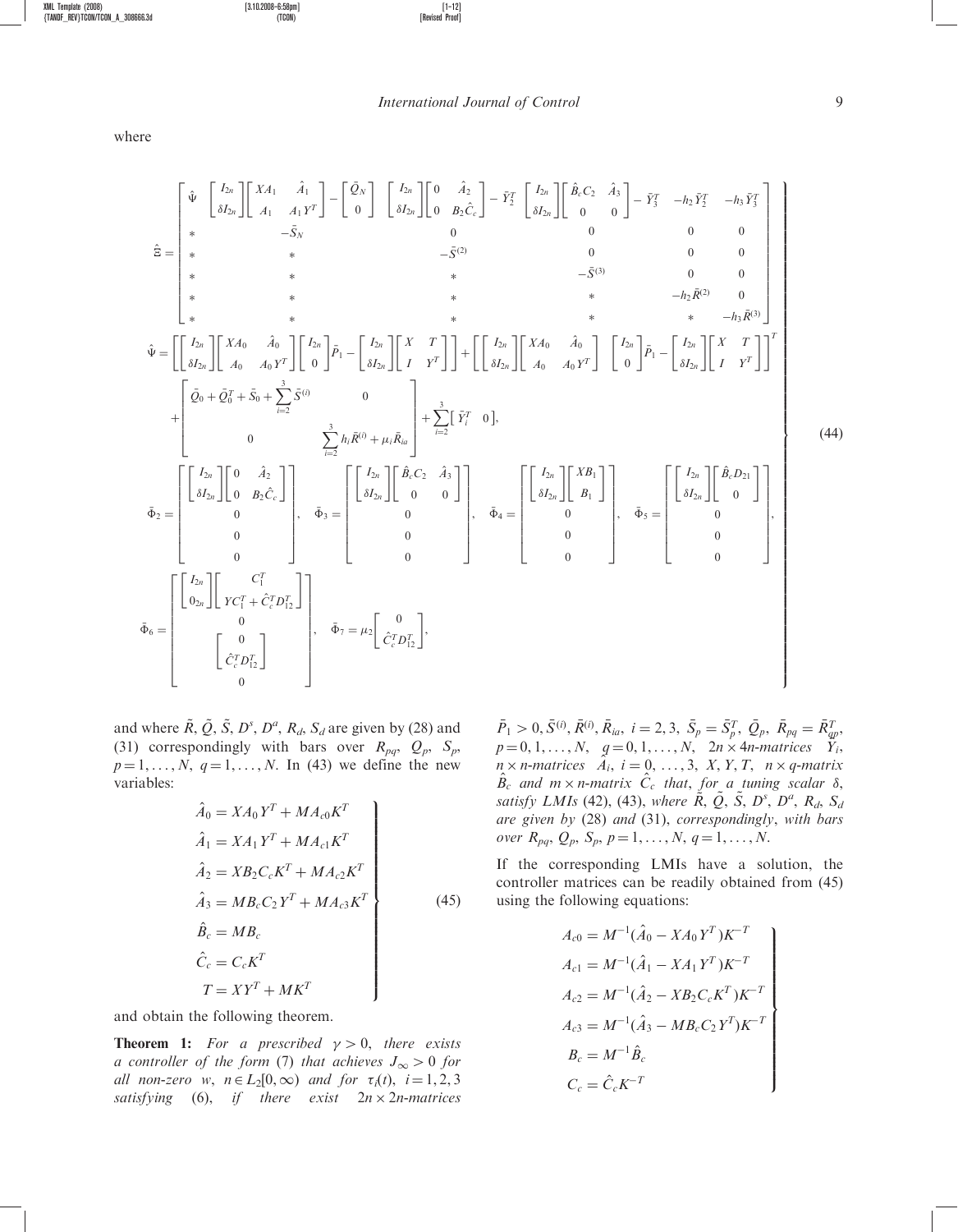Remark 2: In the above, it was inherently assumed that  $MK<sup>T</sup>$  is nonsingular. This nonsigularity follows from the fact that  $MK<sup>T</sup> = T - XY<sup>T</sup>$ . If there existed a non-zero v such that  $(T - XY^T)v = 0$  then defining  $f = \text{col}\{-Y^T v, v\}$  and

XML Template (2008) [3.10.2008–6:58pm] [1–12]

$$
\bar{W} = \begin{bmatrix} X & T \\ I & Y^T \end{bmatrix}
$$

it would be readily found that  $\bar{W}f = 0$ . This would contradict the fact that  $\bar{W} + \bar{W}^T$  appears in the second  $(2n \times 2n)$  diagonal block in  $\hat{\Psi}$  of (44) and thus from (43) it should be nonsingular.

Remark 3: The solution to the filtering problem that is defined in  $\S 2$  readily follows from the above results by taking in (44)  $D_{12} = -I$  and  $A_2$ ,  $B_2$  equal to zero, and by deleting rows and columns that correspond to the delay  $\tau_2$ .

#### 5. State-feedback design

Consider the system (2a,c) with the control law of (11). The closed-loop system has the form

$$
\dot{x}(t) = A_0 x(t) + A_1 x(t - \tau_1(t)) \n+ B_2 K_{sf} x(t - \tau_s(t)) + B_1 \omega(t), \nz(t) = C_1(t) x(t) + D_{12} K_{sf} x(t - \tau_s(t)).
$$
\n(46)

We apply Lemma 3 to (46), where *n* is replaced by  $n/2$ , and  $S^{(3)} = R^{(3)} = R_{3a} = 0$ ,  $Y_3 = 0$ . We take  $P_3 = \delta P_2$  in the sequel, where  $\delta$  is a tuning scalar. Defining

$$
\bar{J} = P_2^{-1},
$$
\n
$$
[\bar{P}_1, \bar{Q}_p \bar{S}_p \bar{R}_{pq} \bar{S}^{(2)} \bar{R}^{(2)} \bar{R}_{2a}]
$$
\n
$$
= \bar{J}^T [P_1 \bar{J} Q_p \bar{J} S_p \bar{J} R_{pq} \bar{J} S^{(2)} \bar{J} R^{(2)} \bar{J} R_{2a} \bar{J}],
$$
\n
$$
\bar{Y}_2 = \bar{J}^T Y_2 \begin{bmatrix} \bar{J} & 0 \\ 0 & \bar{J} \end{bmatrix},
$$
\n(47)

and

$$
\bar{K}_{\text{sf}} = K_{\text{sf}} \bar{J}
$$

we multiply (40) by diag $\{\bar{J}^T, \ldots, \bar{J}^T, I_r, I_p\}$ , from the left, and by diag $\{\bar{J}, \ldots, \bar{J}, I_r, I_p\}$ , from the right. We multiply (27) by diag $\{\bar{J}^T, \ldots, \bar{J}^T\}$  and diag $\{\bar{J}, \ldots, \bar{J}\}$ , from the left and the right, respectively. We obtain the following inequality:

$$
\begin{bmatrix}\n\hat{\Xi} & \bar{D}^s & \bar{D}^a & \mu_2 \Phi_3 & \Phi_4 & \Phi_6 \\
* & -R_d - S_d & 0 & 0 & 0 & 0 \\
* & * & -3S_d & 0 & 0 & 0 \\
* & * & * & -\mu_2 R_{2a} & 0 & \Phi_7 \\
* & * & * & 0 & -\gamma^2 I_r & 0 \\
* & * & 0 & 0 & 0 & -I_p\n\end{bmatrix} < 0,
$$
\n(48)

where

$$
\Phi_3 = \begin{bmatrix} B_2 \bar{K}_{sf} \\ \delta B_2 \bar{K}_{sf} \\ 0_{n \times n} \\ 0_{n \times n} \\ 0_{n \times n} \end{bmatrix}, \quad \Phi_4 = \begin{bmatrix} B\bar{J} \\ \delta B\bar{J} \\ 0_{n \times r} \\ 0_{n \times r} \\ 0_{n \times r} \end{bmatrix}, \quad \Phi_6 = \begin{bmatrix} 0_{n \times p} \\ \bar{J}^T \bar{L}^T \\ 0_{n \times p} \\ \bar{K}_{sf}^T D_{12}^T \\ 0_{n \times p} \end{bmatrix}.
$$

 $\Phi_7 = \mu_2 \bar{K}_{\text{sf}}^T D_{12}^T$ ,  $\hat{\Xi} = \Xi_d + \text{diag}\{0_{n \times n}, \mu_2 R_{2a}, 0_{3n \times 3n}\}$ 

$$
\Xi_d = \begin{bmatrix} \bar{\Psi} & A_1 \bar{J} \\ \bar{\delta} A_1 \bar{J} \end{bmatrix} - \begin{bmatrix} \bar{Q}_N \\ 0 \end{bmatrix} \begin{bmatrix} B_2 \bar{K}_{sf} \\ \delta B_2 \bar{K}_{sf} \end{bmatrix} - \bar{Y}_2^T - h_s \bar{Y}_2^T \\ * & -\bar{S}_N & 0 & 0 \\ * & * & -\bar{S}^{(2)} & 0 \\ * & * & * & -h_s \bar{R}^{(2)} \end{bmatrix},
$$
  

$$
\Psi_d = \begin{bmatrix} A_0 \bar{J} & \bar{P}_1 - \bar{J} \\ \delta A_0 \bar{J} & -\delta \bar{J} \end{bmatrix} + \begin{bmatrix} A_0 \bar{J} & \bar{P}_1 - \bar{J} \\ \delta A_0 \bar{J} & +\delta \bar{J} \end{bmatrix}^T + \begin{bmatrix} \bar{Q}_0 + \bar{Q}_0^T + \bar{S}_0 + \bar{S}^{(2)} & 0 \\ 0 & h_s \bar{R}^{(2)} \end{bmatrix} + \begin{bmatrix} \bar{Y}_2 \\ 0 \end{bmatrix} + \begin{bmatrix} \bar{Y}_2 \\ 0 \end{bmatrix} + \begin{bmatrix} \bar{Y}_2^T & 0 \end{bmatrix}
$$
(49)

and where  $\tilde{R}, \tilde{Q}, \tilde{S}, D^s, D^a, R_d, S_d$  are given by (28) and (31), correspondingly, with bars over  $R_{pq}$ ,  $Q_p$ ,  $S_p$ ,  $p = 1, \ldots, N, q = 1, \ldots, N$ . If a solution to the LMIs (42), (48) is obtained, the state-feedback gain is given by

$$
K_{sf} = \bar{K}_{sf} \bar{J}^{-1}.
$$

### 6. Examples

Example 1: Consider the following linear system taken from the  $H_{\infty}$  output-feedback control example in Azuma, Ikeda and Uchida (1999):

$$
\dot{x} = \begin{bmatrix} 1 & 2 \\ 3 & -1 \end{bmatrix} x(t) + \begin{bmatrix} 1 & 2 \\ 0 & 0 \end{bmatrix} x(t-1)
$$

$$
+ \begin{bmatrix} 1 \\ 1 \end{bmatrix} \omega(t) + \begin{bmatrix} 1 \\ 0 \end{bmatrix} u(t),
$$

$$
z(t) = \begin{bmatrix} 1 & 1 \end{bmatrix} x(t) + D_{12}u(t),
$$

$$
y(t) = \begin{bmatrix} 0 & 1 \end{bmatrix} x(t) + D_{21}u(t),
$$

 ${f}$ TANDF\_REV}TCON/TCON\_A\_308666.3d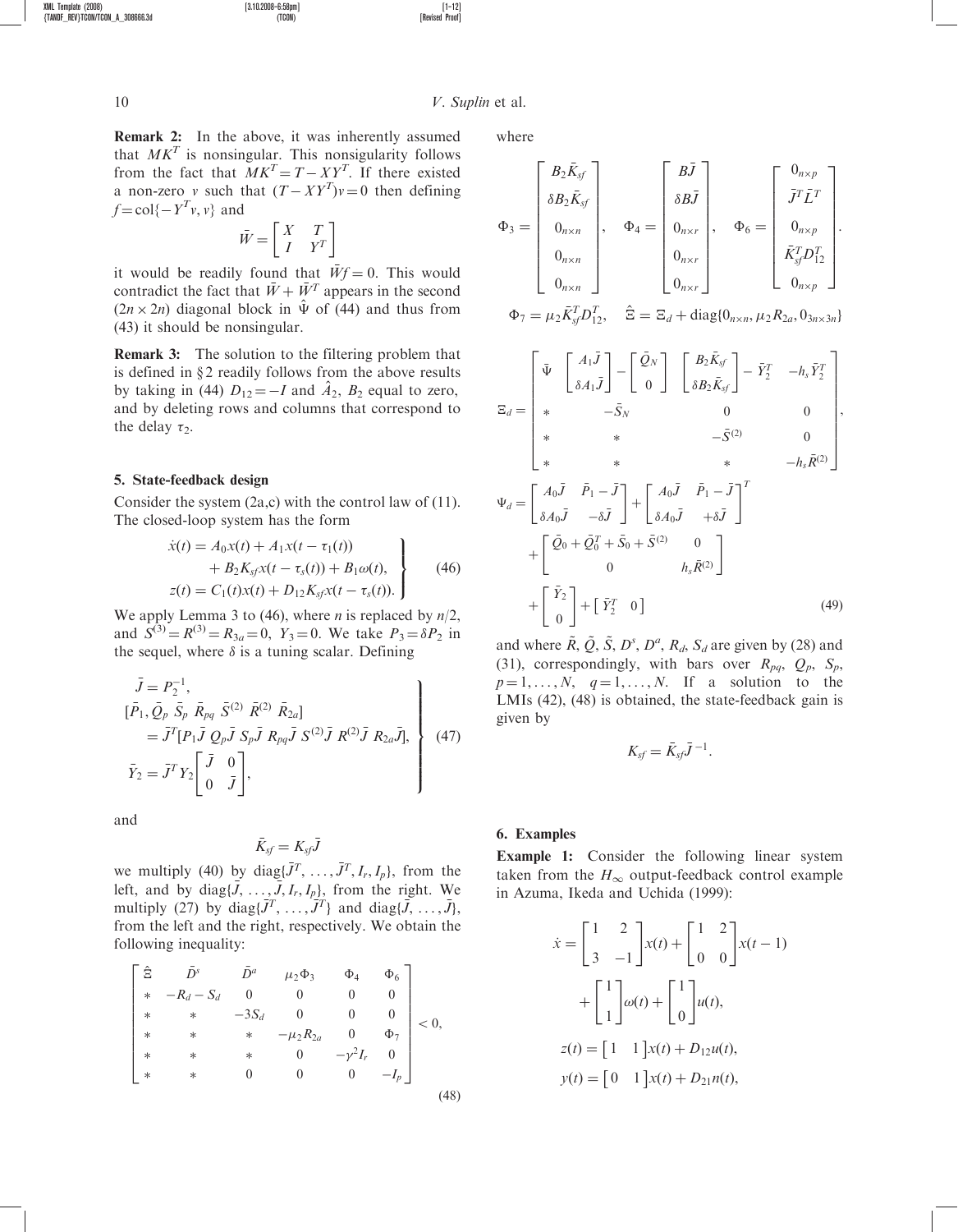where  $D_{12} = D_{21} = 0$ . In Azuma et al. (1999), an  $H_{\infty}$ output-feedback controller has been found for this system without considering sampling and network delays. A minimum value of  $\gamma = 0.9$  is reported there.

In our solution we take  $D_{12} = D_{21} = 10^{-4}$  and we assume that there are delays in the control and the measurement channels characterised by  $h_2 = h_3 = 0.04$ and sampling with  $\mu_2 = \mu_3 = 0.01$ ; see (6). We apply Theorem 1, for  $N = 3$ , and obtain a near minimum value of  $\gamma = 0.79$ , using the controller defined by the following matrices:

$$
A_{c0} = \begin{bmatrix} 23.3255 & -23.6404 \\ 26.0709 & -26.3612 \end{bmatrix},
$$
  
\n
$$
A_{c1} = \begin{bmatrix} -0.9002 & 2.8905 \\ -0.7965 & 2.5589 \end{bmatrix},
$$
  
\n
$$
A_{c2} = \begin{bmatrix} -27.6906 & 12.0732 \\ -24.3654 & 10.6235 \end{bmatrix},
$$
  
\n
$$
A_{c3} = \begin{bmatrix} 99.3337 & -112.0346 \\ 99.4568 & -112.1735 \end{bmatrix},
$$
  
\n
$$
B_c = \begin{bmatrix} 4.8804 \\ 4.8865 \end{bmatrix},
$$
  
\n
$$
C_c = \begin{bmatrix} -201.6769 & 87.9281 \end{bmatrix}.
$$

Example 2: Consider the the following linear system taken from the output-feedback control example in Mahmoud and Zribi (1999):

$$
\dot{x} = \begin{bmatrix} -1 & 0 \\ 0 & -2 \end{bmatrix} x(t) + \begin{bmatrix} -0.2 & 0 \\ -1 & -1 \end{bmatrix} x(t - 0.1)
$$

$$
+ \begin{bmatrix} 0.45 \\ 0.25 \end{bmatrix} \omega(t) + \begin{bmatrix} -0.1 \\ 0.2 \end{bmatrix} u(t - 0.2),
$$

$$
z(t) = \begin{bmatrix} 0.45 & 0.65 \end{bmatrix} x(t) + D_{12} u(t),
$$

$$
y(t) = \begin{bmatrix} 0.1 & 0 \end{bmatrix} x(t) + D_{21} n(t),
$$

where  $D_{12} = D_{21} = 0$ . In Mahmoud and Zribi (1999), an  $H_{\infty}$  output-feedback controller has been found for this system without considering sampling delays. A minimum value of  $\gamma = 3.177$  is reported there.

In our solution we assume that the control and the measurement channels are sampled with  $\mu_2 = \mu_3 = 0.01$ see (6). We apply Theorem 1, for  $N=3$ , and obtain a near minimum value of  $\gamma = 0.0949$ .

### 7. Conclusions

The output-feedback  $H_{\infty}$  control problem is solved for the case where the system contains a constant known delay in its dynamics and where the measurements and the control encounter interval time-varying delays with delay derivative not greater than 1. The obtained solution is applied to the case where the control input and the measurement are non-uniformly sampled and to the special cases of  $H_{\infty}$  state-feedback control and of  $H_{\infty}$  filtering. For the first time a solution of the output-feedback  $H_{\infty}$  control problem is derived via discretised Lyapunov functional method.

The results obtained are applicable to remote control schemes where the controller (master) remotely drives the plant (slave) via communication lines that encounter delays that are measured on line.

#### Acknowledgements

This work was partially supported by Kamea Fund of Isreal and by C&M Maus Chair at Tel Aviv University.

#### References

- Azuma, T., Ikeda, K., and Uchida, K. (1999), Infinitedimensional LMI Approach to  $H_{\infty}$  Control Synthesis for Linear Systems with Time Delay, in 5th European Control Conference, Karlsruhe, 1814–1818.
- Bamieh, B., Pearson, J., Francis, B., and Tannenbaum, A. (1991), 'A Lifting Technique for Linear Periodic Systems', Systems & Control Letters, 17, 79–88.
- Fridman, E. (2001), 'New Lyapunov-Krasovskii Functionals for Stability of Linear Retarded and Neutral Type Systems', Systems & Control Letters, 43, 309–319.
- Fridman, E. (2006), 'Descriptor Discretized Lyapunov Functional Method: Analysis and Design', IEEE Transactions on Automation and Control, 51(5), 890–897.
- Fridman, E., Seuret, A., and Richard, J.-P. (2004), 'Robust Sampled-data Stabilisation of Linear Systems: An Input Delay Approach', Automatica, 40, 1441–1446.
- Fridman, E., and Shaked, U. (2000), 'Sampled-data  $H_{\infty}$ State-feedback Control of Systems with State Delays', International Journal of Control, 73(12), 1115–1128.
- Fridman, E., and Shaked, U. (2006), 'Input-oUtput Approach to Stability and  $L_2$ -gain Analysis of Systems with Time-varying Delays', Systems & Control Letters, 55(12), 1041–1053.
- Gu, K. (1997), 'Discretized LMI Set in the Stability Problem of Linear Time Delay Systems', Interantional Journal of Control, 68, 923–934.
- Gu, K., Kharitonov, V., and Chen, J. (2003), Stability of Time-delay Systems, Boston: Birkhauser.
- Mahmoud, M., and Zribi, M. (1999), ' $H_{\infty}$  Controllers for Time-delay Systems Using Linear Matrix Inequalities', Journal of Optimization Theory and Applications, 100(1), 89–122.